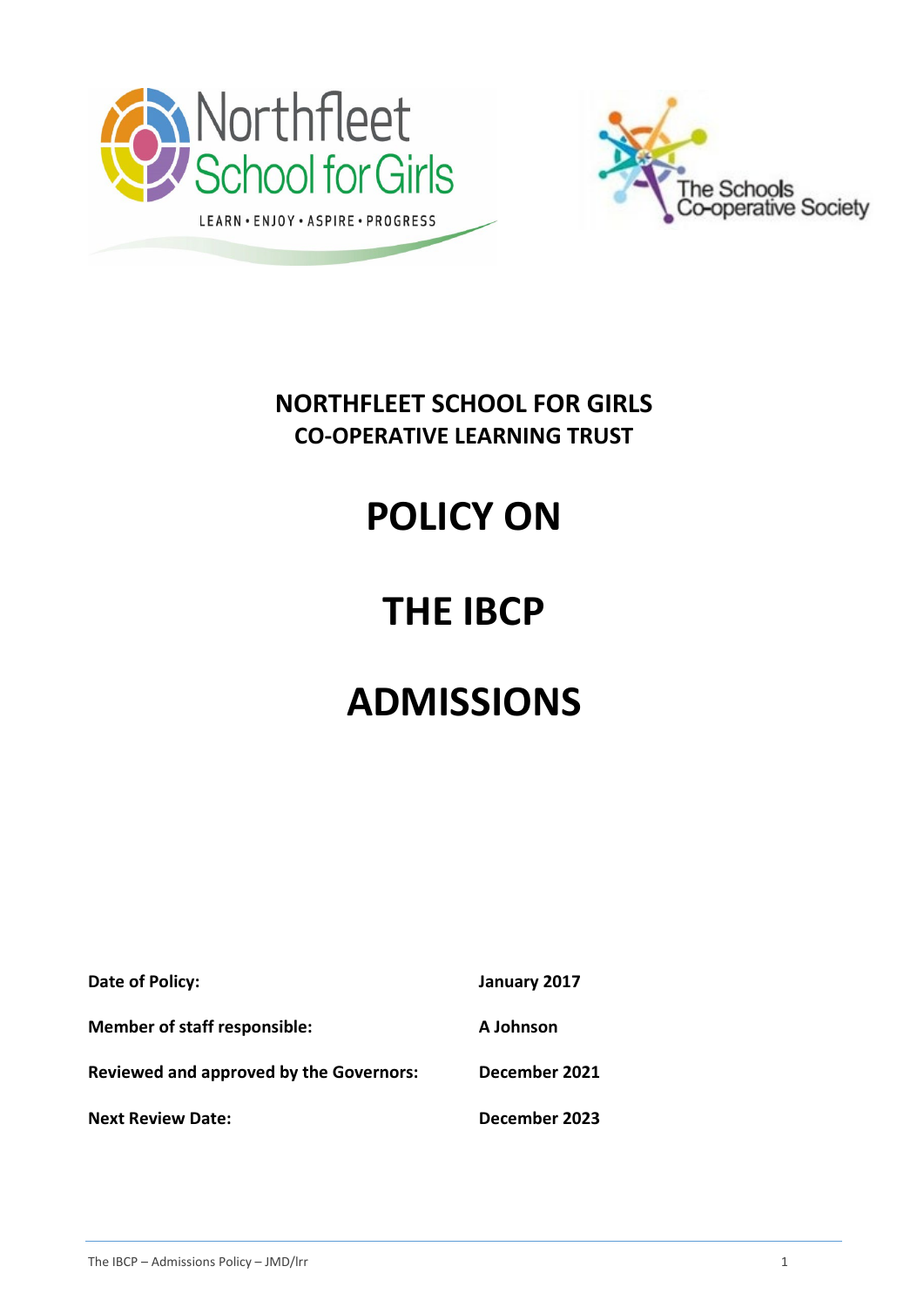## **IBO Mission Statement**

The International Baccalaureate Organisation aims to develop enquiring, knowledgeable and caring young people who help to create a better and more peaceful world through international understanding and respect.

To this end, the IBO works with schools, Government and international organisations to develop challenging programmes of international education and rigorous assessment.

These programmes encourage students across the world to become active, compassionate and lifelong learners who understand that other people, with their differences, can also be right.

### **Admissions Policy**

Northfleet School for Girls IBCP course seeks to admit suitably-qualified students of all nationalities that are keen to develop their 21st Century skills and global competencies on a daily basis within a rigorous academic environment. The school's admissions policy is to conduct its admissions on a fair and nondiscriminatory basis, adhering to the admissions criteria.

Northfleet School for Girls IBCP course seeks to create balanced social and learning groups characterised by diversity of nationality, ethnic background and life experience. This community will be united by a common goal of developing the attitudes and interpersonal skills required for successful.

International Baccalaureate learners worldwide - that is, students who are collaborative, internationally minded and able to engage meaningfully in independent inquiry. Further details are set out in the Admissions Criteria and Admissions Process of the School. The school continually seeks to improve accessibility (see the SEN policy). The school's policies on equal opportunity and disability are also available on request.

### **Admissions Criteria**

Northfleet School for Girls IBCP course seeks applications from students who can demonstrate they possess the appropriate levels of academic readiness (typically average to above-average), as well as the excellent attitudes and interpersonal and academic skills required for successful learning in the school.

Students should have 5 GCSEs grades A\*-C equivalent including English and Maths and have the academic, social and emotional potential to make positive contributions to the school community.